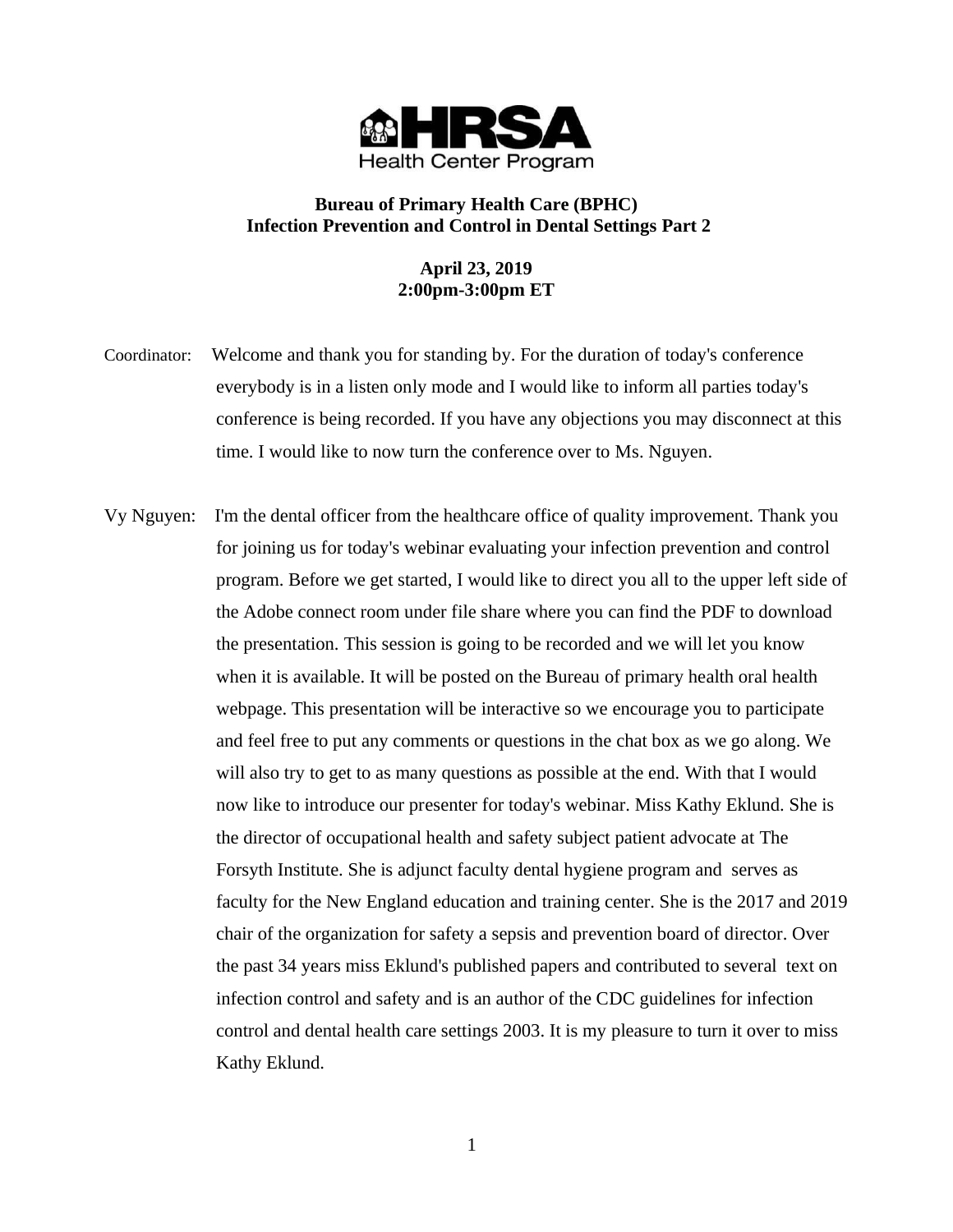Kathy Eklund: Thank you very much and welcome everyone. I will provide my disclaimers and I want to point out that they will be visuals here of products and devices and is not meant to have any specific endorsement of any product or device. I wanted to go over just a couple of things. To provide different methods and strategies for your ability to do site-specific monitoring and evaluation for compliance in your specific setting. Because you all are in federally qualified health centers you have a number of oversight agencies as well as institutional policies that integrate those. The other part of it is to identify credible resources that can help facilitate how you can work on your continuous quality improvement of your infection intervention and control program. Obviously infection prevention and control is a systematic approach of guidance, regulation and standards. As well as people understanding that individual ethical responsibility that we have to both patients as well as personal safety. In the background of all of your written policy and procedures there are a number of not just CDC guidelines and regulations but I want to highlight some of the so you have an appreciation of many of you already do I'm sure of understanding their both federal and state regulations and your state regulations are very specific in which are actually practicing. Federal guidance and regulation both CDC which provides guidelines, OSHA which does in fact regulate as well as CMS. One of the things I want to clarify because many times there is confusion and people say OSHA, my OSHA program and training. OSHA is a number of regulation that impact every employment site, primary regulations which impact your infection prevention safety program but you need to keep in mind that OSHA regulates employers for the protection of employees so when you read the standard it is focusing on that personnel safety. CDC is a guidance agency that does not have regulated - regulative authority but it's also important to keep in mind that the CDC guidance impacts both personnel safety as well as patient safety. The two primary documents of which you will discuss -- was in fact the for infection control and dental health care settings as well as the The Forsyth Institute summary of infection prevention practices which is the plain language summary of the 2003 guideline. The U.S. FDA regulated manufacturers for the clearance and registration of food, drugs, and medical devices. CDC recommends you only use FDA cleared product and devices such as sterilizers, packaging materials, vertical facemasks, examination gloves and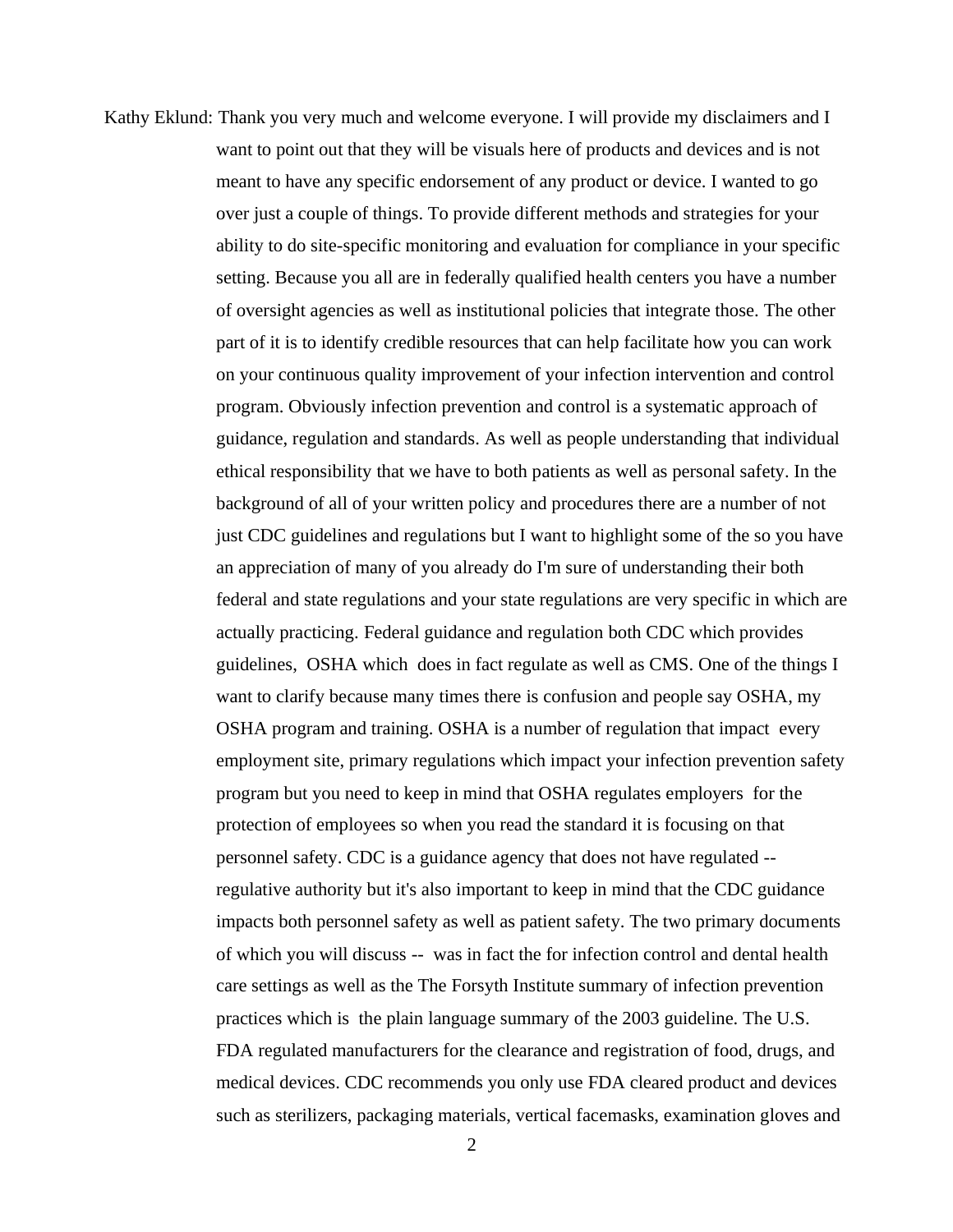others. The Environmental Protection Agency, EPA, well considered that it regulates hazardous-waste for the protection of groundwater and air. The other thing the EPA does is it registers hospital antimicrobials and CDC recommends you only use an EPA registered hospital. Other basis and include standards such as practices from the American dental Association which in the area of infection control really defers to the CDC guidelines for infection control and dental health care settings and the OSHA pathogen standards. Accreditation agencies such as the joint commission impacts many of you because you are inside the joint commission accreditation and those standards from the joint commission and the Arab infection prevention reflects CDC guidelines. As well as certain standards including AAMI and ANSI standards and we will talk about those as it relates to -- joint commission private sectors auditors look at. Also manufactures of the product and devices that you're actually using following their validated instructions or directions for you. The organizations that I represent is the organization for safety and I encourage you all if you're not familiar with OSAP please go to their website. There is many resources they are available to you and I encourage you and I will discuss some of those throughout the webinar.

One of the things that CDC did was to put in the introduction section statement that in the section control coordinator knowledgeable or willing to be trained should be assigned responsibility for coordinating the program. Many of you may have an infection control coordinator in your health center that's not from the dental department or possibly as some of the health centers unfamiliar with in Massachusetts, it's actually the dental director who maybe the infection control coordinator for the center. The important piece about this whether it's individual or it's a committee, this infection control coordinator committee holds certain responsibilities for policy development and implementation but also the team management and the program. Since 2013 OSAP has collaborated with the assessment based foundation. It became very clear that there needed to be some type of formalized education. Obviously we recognize the need for the infection control coordinator in dentistry but there was not a formalized process about education. Today offered through OSAP is an assessment based certificate program that I will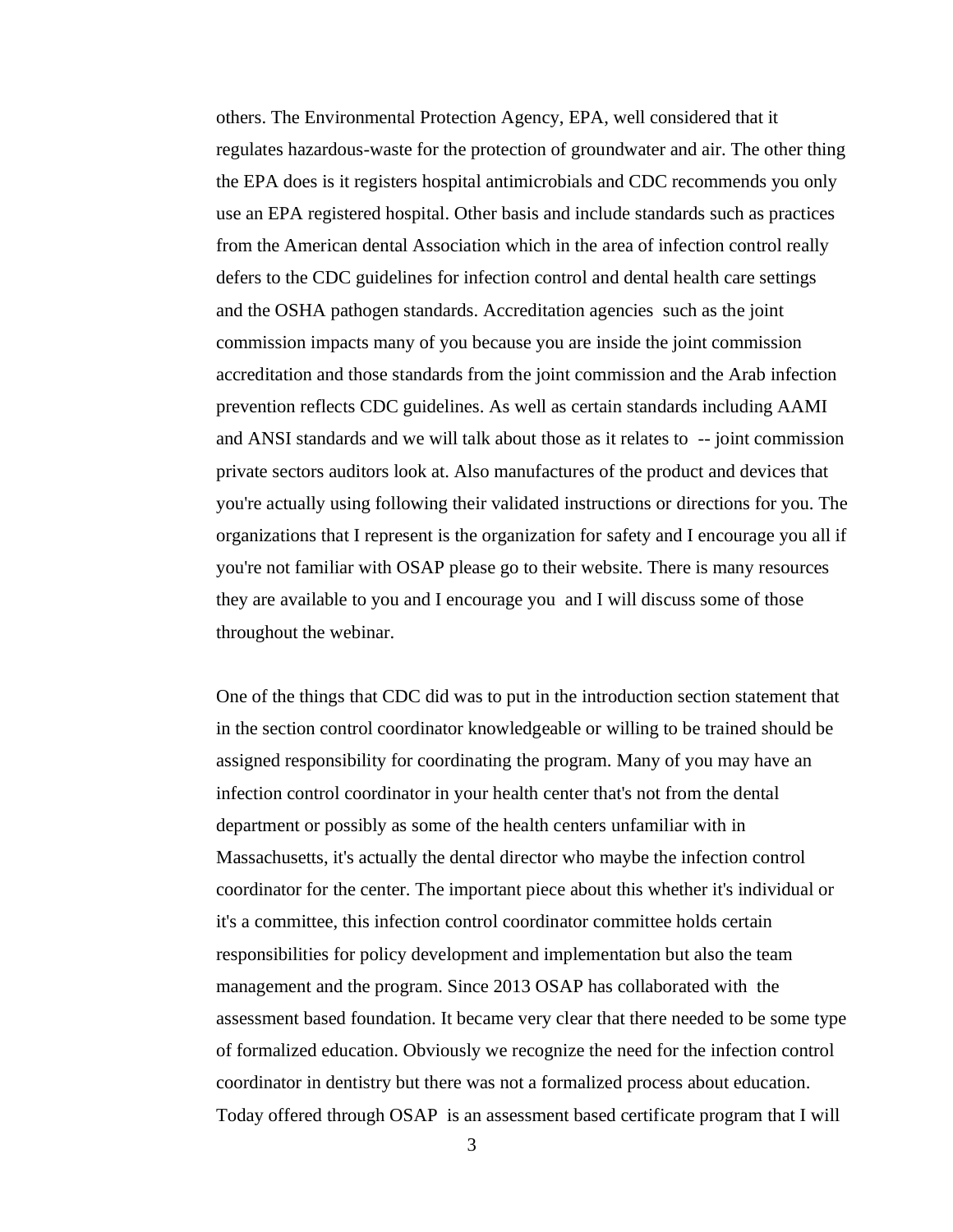be discussing with you. There will be a certification for both industry specialists but also for professional certification for dental professionals so those of you who hold responsibility in your health center this is something I encourage you to go to the OSAP website , there is a link to the certification program explaining how the process goes including the steps and what can be done online. The first step is actually doing something that's reading an article. The article covers the 2016 summary from CDC. Answering a few questions and then there are some other steps that can be taken in addition to that choosing one that fits your needs if you happen to be a certified dental assistants you can take the exam or you attended the boot camp or you have done one or two training programs in step 2. The third step will be launched later this spring it's called the the handbook and think of it as a large review assessment workbook where you will read and answer questions as you go through and one that's completed you will be eligible to take the test and receive this educational certification. I encourage all of you, that's something I can really benefit both you, personally but also the health centers. One of the thinks that CDC stressed in 2003 is that there will be a system for your infection prevention procedures that involves and includes not just having written policies and procedures but evaluating and monitoring. This can be done through observation documentation and you can use this checklist as well as others that I will show you and have a documentation that you really evaluating your program. During the evaluation that's only part of it you have to be able to provide feedback to staff and receive feedback from them looking at trends cannot only just in exposure incident but trends in behavior and I will talk about some of those. The entire process should be around how to improve practices and about compliance but it's also continuous quality improvement for your program. Dr. Young in a previous webinar discussed with you the 2016 summary that includes the two part checklist and this is a plain language summary of the guidelines and I want to reiterate there is an app for android and for iPhones that you can download with the document and the checklist. It is easy and accessible and something I encourage all of you to use. There are checklists and a lot of resources available on the website and we have various trainings and you can link to more information related to the certification program and that will take you to all the information as well as many of our publications and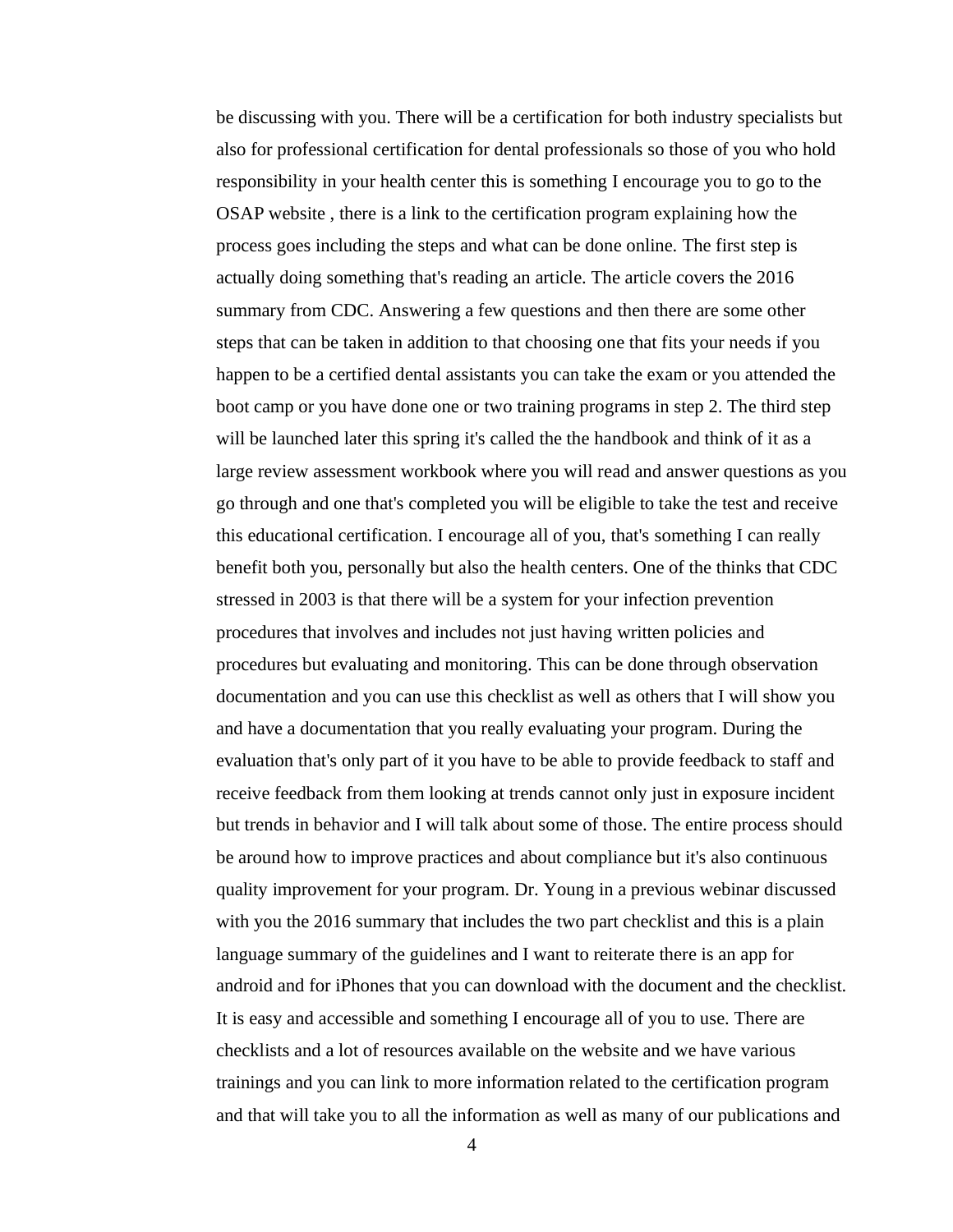we have actually launched the first OSAP Journal of dental and infection control and safety and I will talk about this from two aspects because it includes information on the certificate and credentialing program and it's a free downloadable journal. It has a physician paper on dental unit water quality.

I am not seeing anything on the screen.

Looks like we are unable to see you in Adobe. Can you try to log back in. We are taking the slides for you but once you login, that will be great. Also, it looks that we are having some volume issues. If you can increase the volume for your phone and maybe the operator can also do that.

I actually have the phone all the way up but I can increase my voice as well. I am opening the connection against hopefully it will come up. There you are. Give me one second. All right. You are back on. Can you hear me now a little bit more clear?

Yes. This is the checklist for those of you and I know some of the health centers unfamiliar with are doing outreach in the community including school-based programs and examinations that are being done. This is the checklist that was developed by OSAP in collaboration with folks in the public health community. They took the CDC recommendation and put them into the first one document which is a site assessment to determine the infection control needs when you're in those schools or community centers. What you need for your infection control as well as other aspects down to how many outlets you need with your portable equipment. The second is a checklist to develop your on that program and also be able to go back and evaluate it. This is a free downloadable resource from OSAP. You probably developed lots of other checklists that you have for maintenance of the sterilizers, weekly biologic monitoring, other checklists you have in the center. These checklists are important. They lay out what needs to be done and who needs to do it, and when it needs to be done but then it becomes a written document that frames -- when it occurred and by whom and would what. Reflect on those because they are part of your evaluation. Overall infection control is an approach to preventing healthcare associated infections in patients and injuries and illnesses and personnel. When you backup from that thinking about the steps you need to take in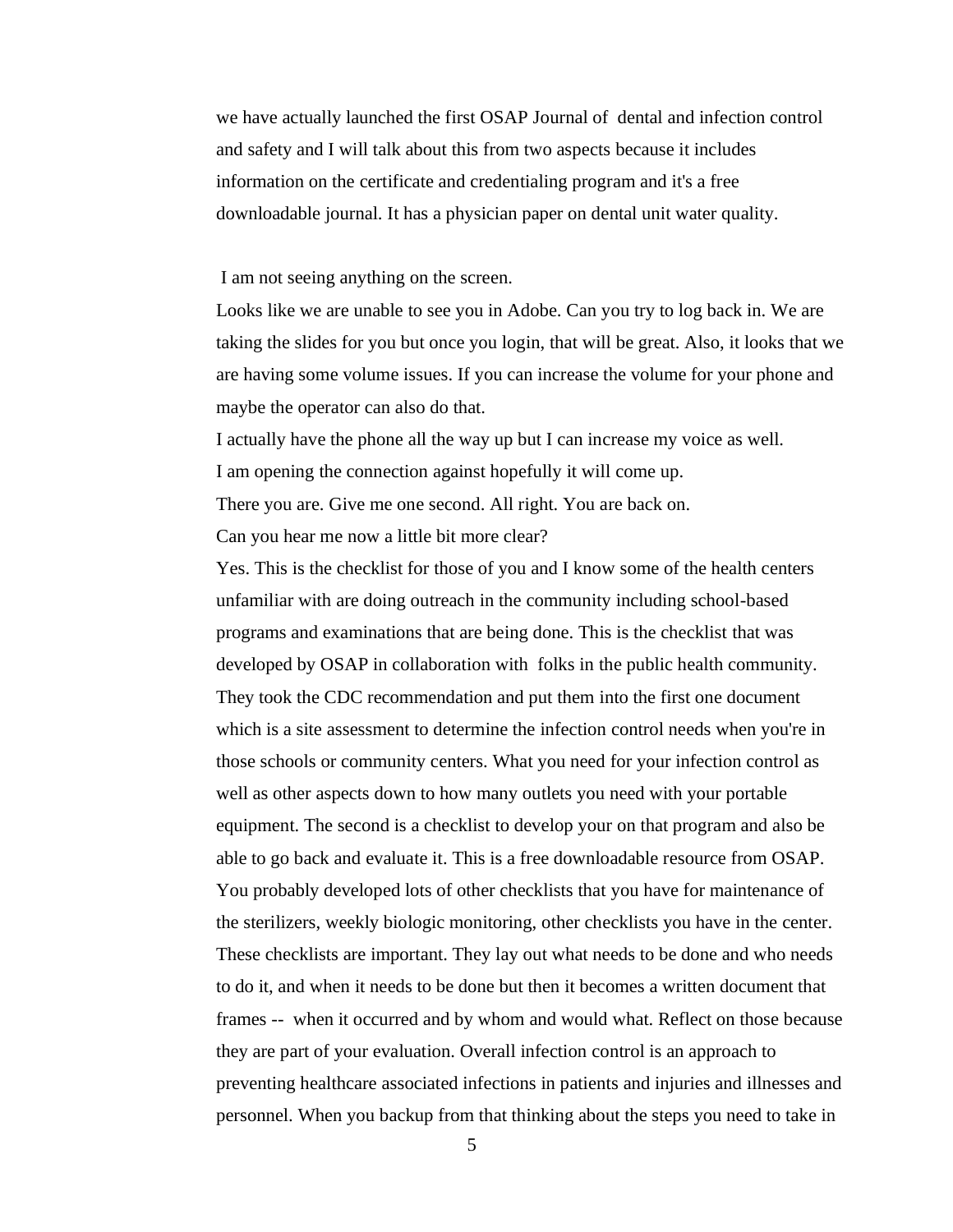your sites to do this, check back in 1994 in the 1993 CDC requisition for infection control in dentistry. In that he broke out the recommendations into little pockets called principles taking action to stay healthy, immunization, education and training, hygiene. Principle 2 of avoiding contact with blood and other potential infectious materials. Prevent injuries. Principle 3, which is actually environmental infection control, limit the spread of blood and other potential infectious materials. High you handle and clean and disinfect surfaces and principle 4, making patient care items safe for using, throw away something that's a single use item and not reusing them. Anything that is reusable ensuring that you have a strong sterility assurance program and using manufacturers validated repurpose thing instructions for the items you are repot -- repurpose thing. Protecting immunization and all of you have strong programs through your human resources department and occupational medicine department in your facility. I want to talk about this from a standpoint of also backing up into what is your waiting room look like? We are ending influenza season thinking about common colds and flu's and ensuring you have hand sanitizer's, tissues, waste receptacles, signage reminding people about cough etiquette and proper respiratory etiquette. One of the things I find in my facility here at foresight which is a clinical research center that sometimes people get really busy and this is why observation becomes so important in your evaluation program.. CDC recommends you wash your hands when they are visibly dirty with soap and water after touching contaminated object and before and after patient treatment. That can be if your hands are not physically soiled, use of alcohol-based hand rub. The observation up to -- activity I want you to do is look at your hands. CDC guidance is to avoid artificial nails and avoid hand jewelry. Ensuring that those artificial nails are not worn because they harbor a lot of organisms and they can also interfere with gloves and stretch club and necessarily with hand jewelry such as rings, it's difficult to clean under the area. Another observation I would like to encourage you to do is when you get back in the clinic, go in and look at people after they finish with a patient. They will remove the gloves. Ensure they are performing hand hygiene either using the alcohol-based hand rub or washing their hands. One of the things I observed in our clinic sometimes people get busy and they just take the gloves off throw them away, and there often away. Observation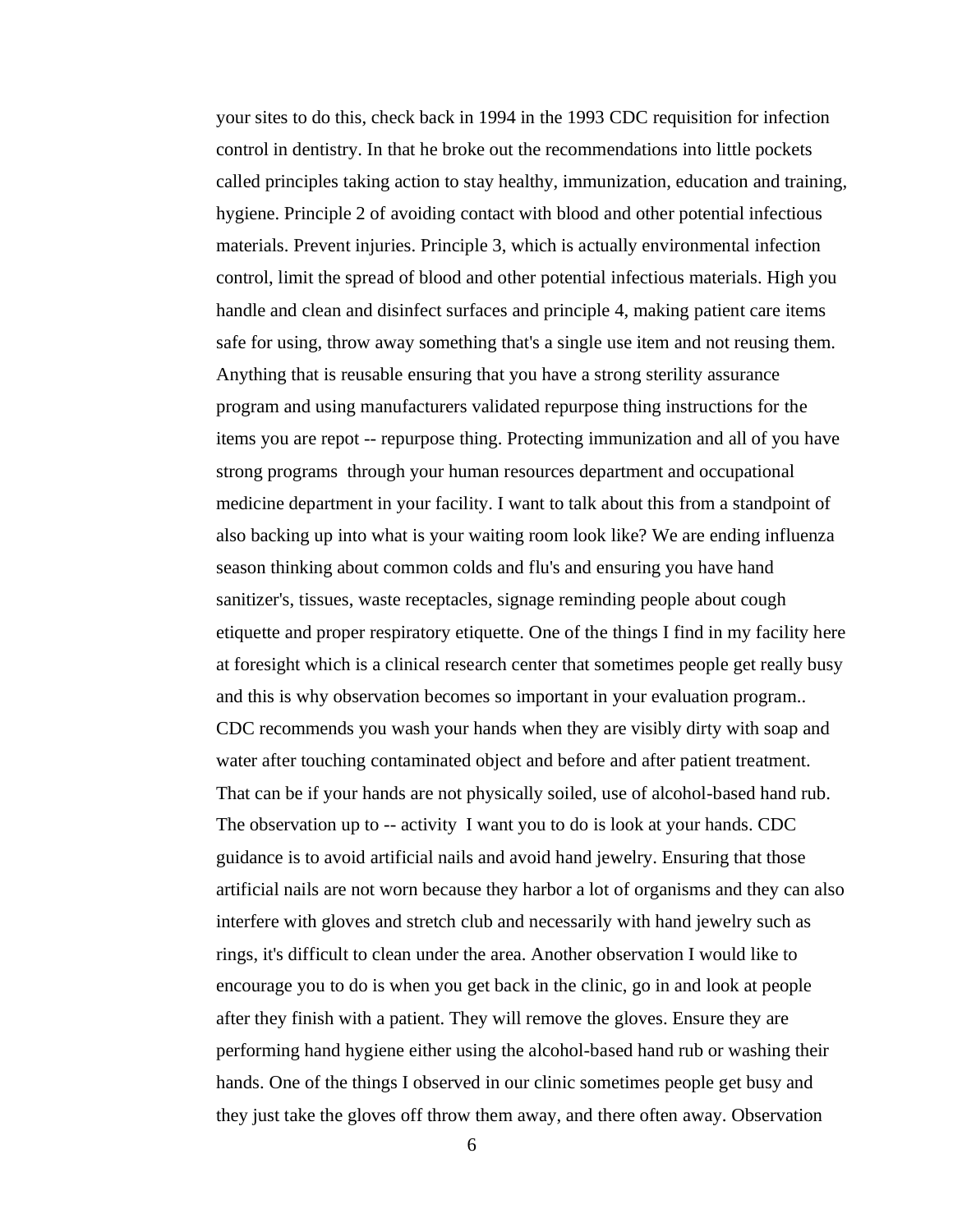becomes very important. Personal protective equipment is something you all have and you are wearing masks and different things but it's not just about wearing it and having it. It is also about keeping in mind how it is being worn. Here we have two of our staff at the kids program. In the chat box you might want to consider what corrections you might recommend thinking about looking at both pictures. You can put something in the chat box and see what we come up with. I will say that I think most of you would probably think this is more than appropriate. She has on personal protective eyewear, with side shells and a surgical facemask. The one thing I would encourage her to do is pull the facemask under her chin more and actually spread the sides more.

Now we go over to Dr. Miller. Dr. Miller just finished in a school-based program in the schools a and what do you see here? I am seeing some really good points. Dr. Miller has facemask under the chin. Facemasks should either be a on the face or in the trashcan. Dr. Miller has this great beard and mustache and you need to make sure it covers all that facial hair. The other issue here is Dr. Miller's eyewear. That is not true protective eyewear. Even if he puts solid side shields on these glasses, that would not make them protective eyewear. The eyewear needs to be beveled at the top and bottom with solid side shields around. I'm glad many of you were picking up on a lot of these issues. Other things that we see in the top picture here, which we staged at Forsyth . Things look really good. Patient eyewear is not necessarily a CDC recommendation, it is mentioned as a good idea but it is something that does protect the patient. It covers their eyes and prevents getting spatter even though it may be from their own mouth and eyes or potential drop edge of something across the eyes. Now let's go down to our dental hygienist. What do you see here? What kind of problems do you see in this case? Let me review first of all the attire. The attire needs to be not taken over the head. It should be able to be removed by unzipping and unbuttoning and untying or un-clasping from the front or back. We see and many of you picked up on this scrub top has to go over the head and with that there is risk of contamination across the eyes, nose, and mouth. Also in dentistry because the spatter generation is across here, the arms should be covered with longer sleeves. We also see he does not have on protective eyewear. The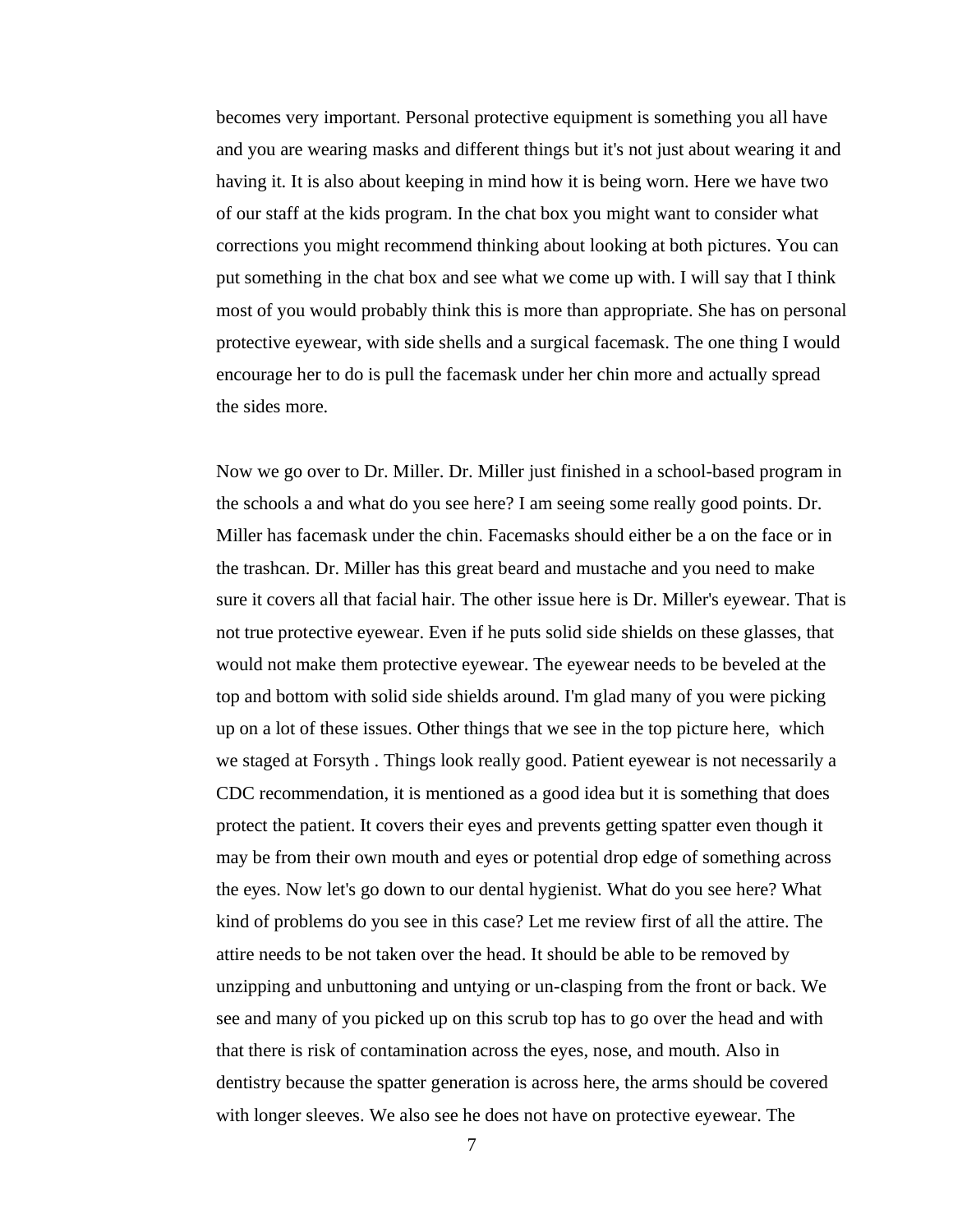patient's eyes are not covered either. Again, these are the things you really want to look at so if you do have our reach into schools, community-based centers, you want to make sure you have that infection control coordinator doing periodic observations in the field.

This is a polling question. And we want to ask you which is the correct sequence for putting on personal protective equipment? You choose which one you choose is correct. Anybody had an opportunity to answer? Looks like we had a few change their answers. Can we end the poll now? Let's move forward. The correct answer is a, gown, mask, protective eyewear so you can make sure it helps to hold the mask in place and perform hand hygiene and gloves. One person taking off their personal protective equipment and the other person looking at and assessing how they're doing it from the chart. These are tools to use.

Now we move on to environmental infection control and that really is limiting the start of blood and other potential infectious materials and in this area over here we have the CDC recommendations on this is directly from the 2003 guidelines and this is the checklist evaluation item from the 2016 summary checklist. You can see what CDC did without -- with that document was to take the recommendation and turn them into evaluation that you can answer and actually on the checklist there is an area where you can document more details of what you see. I also recommend when you take photographs that gives you a visual which how to discuss the issue later. Environmental and infectious control is important and a sense that things like hepatitis B and hepatitis C can remain on environmental surfaces. Hepatitis C for several weeks and hepatitis B for at least one week. Both can be inactivated or killed with a low-level not tuberculosis and disinfectant. HIV however is something that does not survive well outside of the body. Many of you may have seen saliva - if saliva were read, a project that CDC did after the 2003 guidelines was published and in this we actually did die saliva. We used a real blot and we put three drops under this dental student patient tongue and then they actually went in with an ultrasonic and did a little instrumentation and we really measured and visually saw where saliva goes. If high-volume evacuation was added we got -- high-volume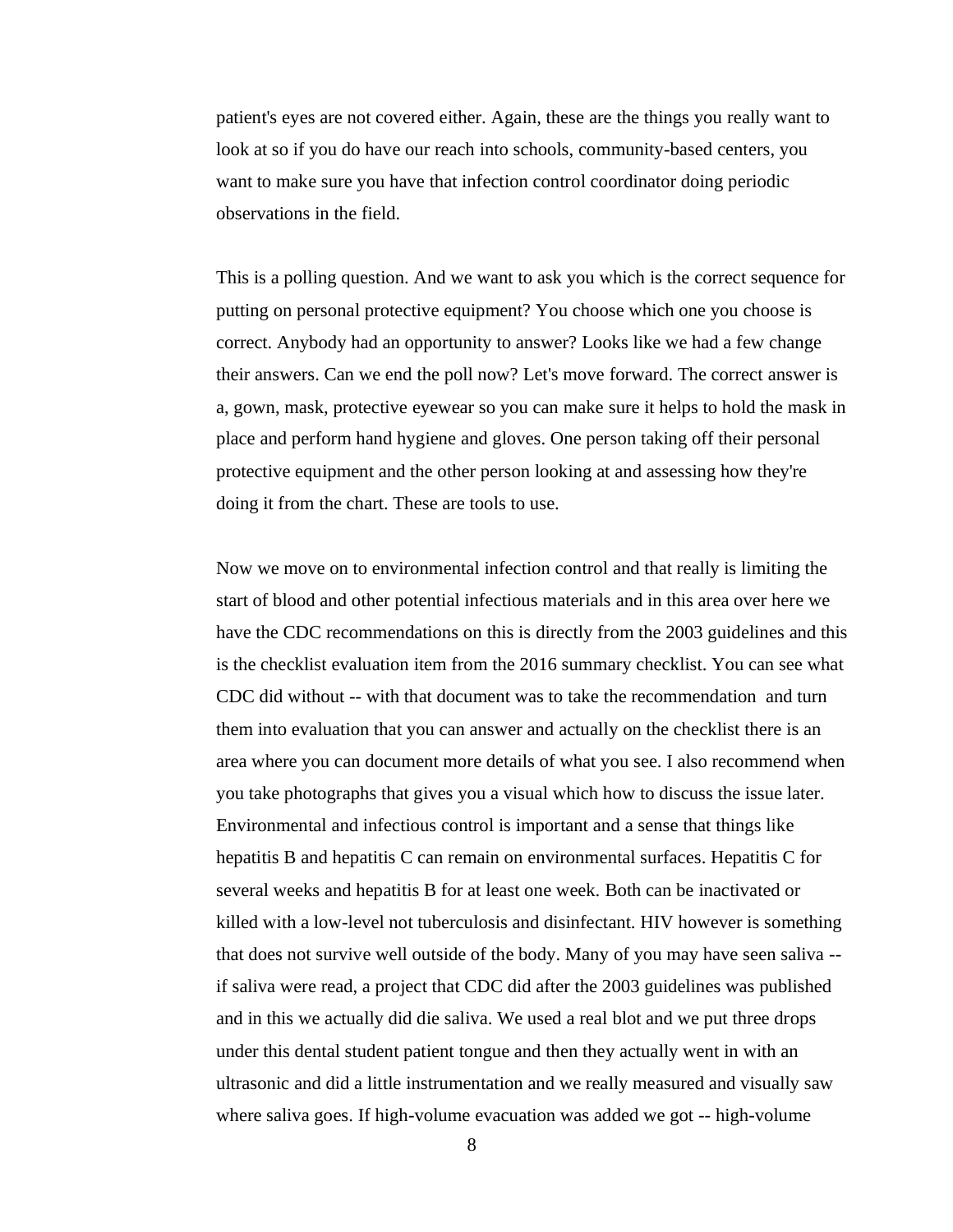evacuation using reduction of that spat. I would like to move on now to discuss barriers cleaning and disinfecting so here we have a polling question. Which of the following is correct regarding clinical contact surfaces?

I think we can move forward. The correct answer is all of the above. This is straight from the CDC recommendation. Clinical contact services try to walk into your - like you to become contaminated with spatter and contaminated items being put down somewhere. I think what you want to think about is the type of surface you happen to be working with. Keeping in mind that if it's a smooth hard surface you can clean it. If it not a smooth hard surface, that's when you need to use the surface cover. There's nothing the wrong with using surface cover on smooth surfaces as well. You should have a plan of how you want to manage the the operatory but also think about clinicians habits and what are they touching. Someone may reach something or touch something frequently that would not normally be a clinical contact surface like a door handle. Thinking about behaviors as well. Considering what you want to do you want to remember the barriers you placed the barrier and you remove the barrier and replace it with a new barrier between patients if the underlying surfaces not become contaminated, there is no need to clean and disinfect under that surface. For cleaning and disinfecting, whether it's a spray or a wipe, you have to follow the manufacturers instructions. Again, CDC recommends you only use an EPA registered hospital disinfectant. CDC's terminology is low to intermediate level and with EPA they do not use these terms, they use the kill claim. Tubercular side of claims it's an intermediate level and something that does not have a tubercular side a claim is considered a low-level disinfectant.

One of the things I want to draw your attention to is it is important to the couple of things. One know and differentiate whether you have an intermediate or low level and that is simply by looking at the list of organisms that that product is registered with EPA that it's been tested to kill. If it has TB, mycobacterial tuberculosis it's an intermediate level and if it does not it is a low-level disinfectant. The other thing that's important is to read directions which none of us really like to do. But it is important because that can help you understand how to properly use that product,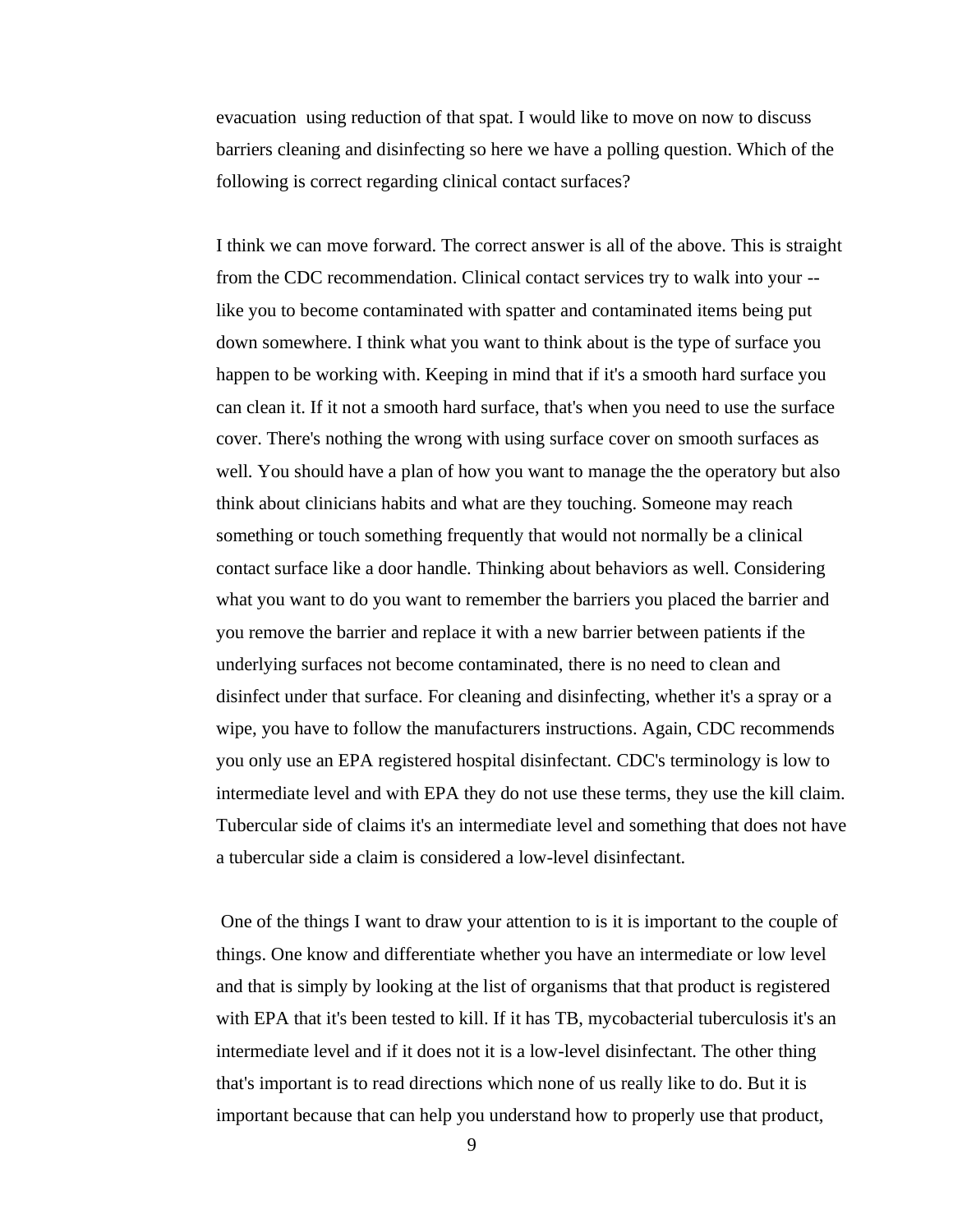there is a wipe or spray. For instance with the wipes is on the back it says please clean the surface and use it premoistened towelette to spread the disinfectant, allowing it to remain for certain amount of minutes, that means it is not a cleaner disinfectant. You have to preclean with wet towels and use the disinfectant by to spread the disinfectant. If however it says something to use one clean moist and towelette and clean the surface and discard, use another premoistened towelette to spread the disinfect allow it to remain wet for ex-amount of minutes, the disinfectant contact time. The other thing you need to look at is not only are they being used correctly but the whole storage of the disinfectant. You want to keep that led down and think about the Webster use at home. How many times you go to the bottom and there is a puddle of liquid at the bottom. When recommendation is at the beginning of each clinical time you're coming in, whether you come in at noon or in the morning for your clinical day, you tossed the container like salad dressing distributing the liquid throughout the wipes. The so you have choices. Your first surface barriers and change between patients or clean and disinfect so handles like smooth and hard or you can cover them with a barrier. Keeping in mind that's one of the things the patient sees from lying in the chair and sometimes sees disinfectant can corrode stainless steel or can the scholar powder coated steel. If the patient in the chair looking up and they see specs or discoloration, in their mind that may look like it is not clean. Sometimes surface currents can be a better option for things like the light handles even though they can be disinfected. Here is another polling question and now we're moving on to dental unit water quality. Which of the following is correct regarding dental unit water quality? I think we can end the poll now. And yes, it is b and c. routine dental treatment output water should meet EPA standards and keeping in mind where you want to be. Here is the recommendation for dental water quality. Recommendations being for your settings, EPA regulatory standards for drinking water and that means is lesser equal than 500 CFU per milliliter of heterotrophic water bacteria. Using sterile saline or sterile water as an arrogant when performing surgical procedures and that is incision or excision of hard or soft tissues. Surgical procedures surgical instructions of teeth, those require a high cleaning sterile environment and if you are using a handpiece that requires cooling, that's separate from the dental unit water line, a separate system that would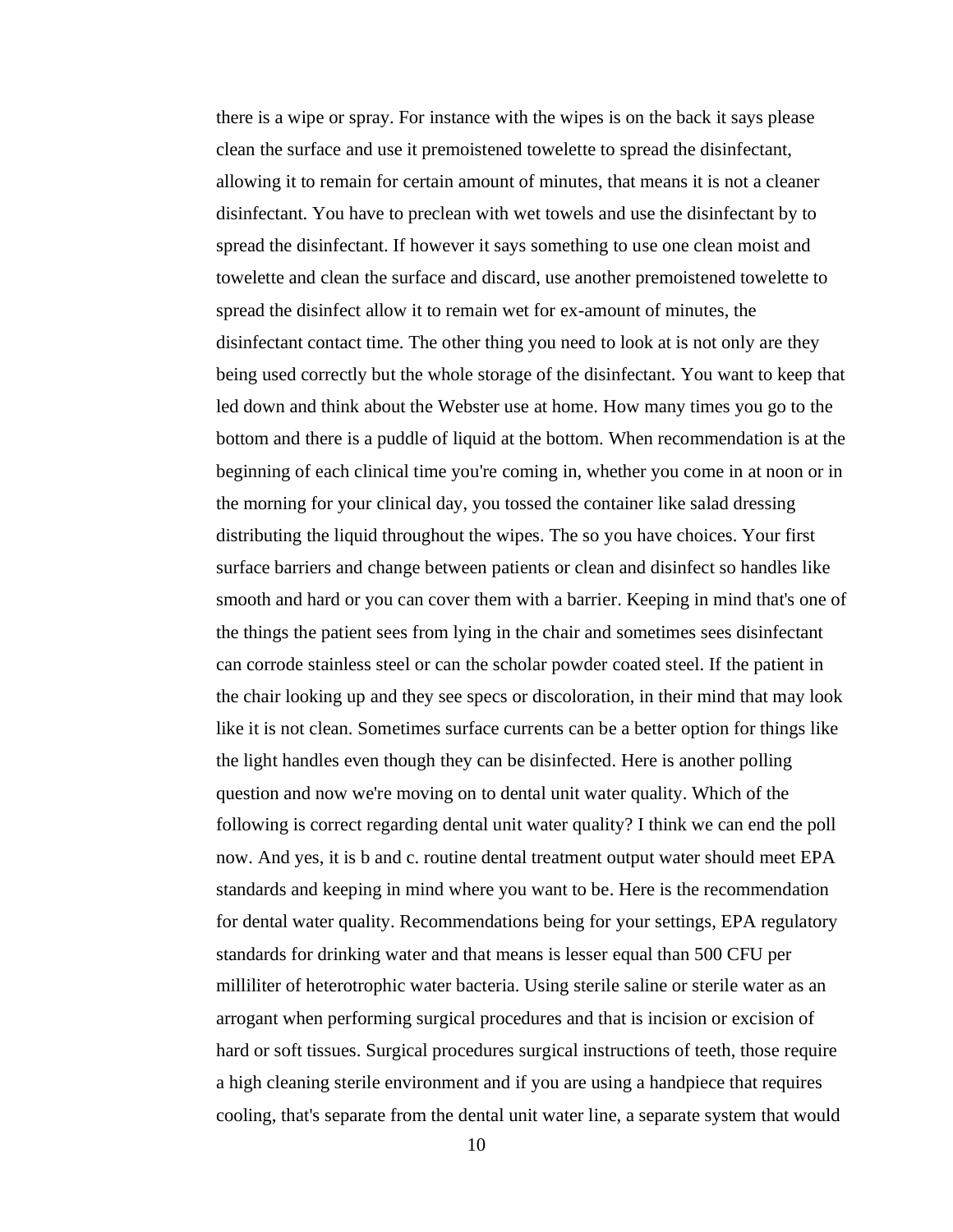be used in that case. OSAP published the first issue of the Journal the dental unit water quality white paper recommendation that were put together by a number of authors and it also had participation by EPA, FDA and CDC input into this particular document so I encourage all of you, it is free and downloadable and can be very useful. Not only talking about the technologies available, what the CDC guidances, discussion of testing the water, methods of testing the water, as well as other aspects. In the checklist, and this is in section 2 of the CDC summary checklist it asks specifically what you are using, following manufacturers instructions, and ensuring if you're doing surgical procedures or not and if you are using sterile coolant. That there are multiple treatment approaches available to control the dental water quality. A lot of you say yes, we have a water bottle and we put pre-distilled water but it has to be more than that because the issue of the contamination is in the dental unit water lines it sells for biofilm builds up. It's a combined approach not just the water you start with. It's actually what you're doing to control biofilm which can be a chemical treatment that can be used or it can be a filtration or a filter is being used. There is an antimicrobial tubing and reservoirs but in fact, that also needs to be used in combination with another system and again, if you're using or doing surgical procedures you need a sterile delivery system using sterile water or sterile saline. Making object safe for use that's about your insurance program and ensuring that if something is a single-use item, it is being disposed. Even those plastic and trays and I have this question sometimes. If it is just a trial and it does not fit, do we really have to throw away that plastic tray? Yes, because it is a singleuse item. It cannot be cleaned and disinfected. That is not safe to do. Many of you may be in a health center that actually had rooms that are separate for your receiving and dirty processes from your sterilization and your storage. This is a diagram from the AAMI ANSI standards sterilization ST79 from 2017 where this standard actually acknowledges that it can be done if with the proper flow and a single area however, you need to make sure that you consider it to be like a one-way street. Keeping that in mind that you never backtrack across the dirty only areas. Now showing you a picture of a very small instrument processing area, single room and I guess what I would like to ask you is what would you change? Put things in the chat box. Think about what would you modify change or move in this space? Keeping in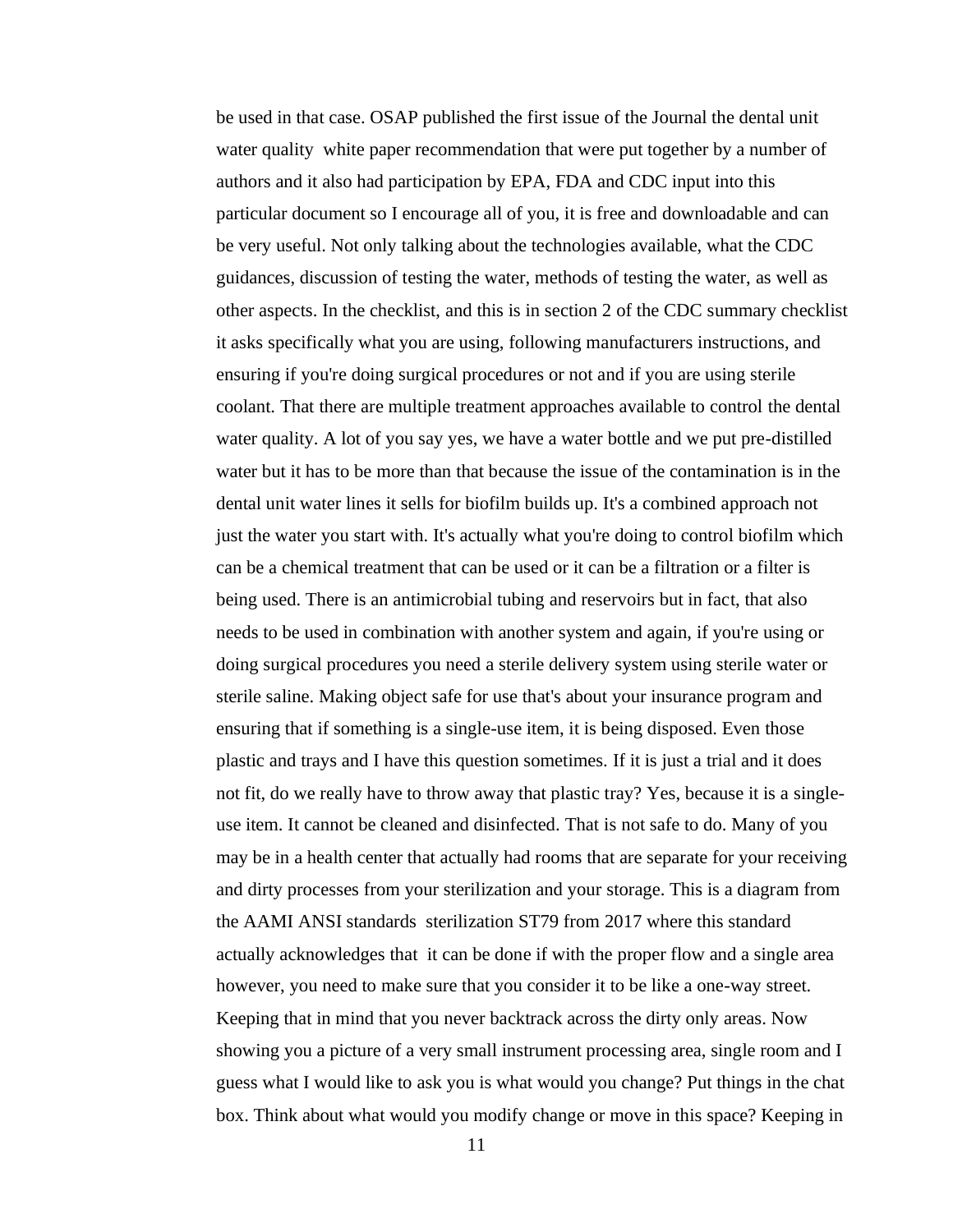mind you want to have a one-way street and that process should ensure that there is no backtracking. What might you change? Think about where the ultrasonic is placed. If you're coming into the area where you are receiving your dirty items, if you're putting them in the ultrasonic the have to be rinsed in the sink. By moving the ultrasonic to the other side of the sink it allows you to have more space for the instruments to dry and if you pull the sterilizer further down on the counter that would allow more counter space for your packaging material to keep it from getting wet in that process. There is a great space under that countertop where an instrument washer, washer disinfectant could be put in as well which would be an enhancement to this area. There's a lot of cabinetry at the top of this instrument processing area and one of the things that you want to think about is do you really need all that cabinet space because all you need in your processing area are the specific supplies for cleaning, packaging, sterilizing, and monitoring your insurance program. These supplies and packs are better stored outside of your sterilization area because the heat creates changes in temperature as well as humidity in the room itself. There are other considerations. Proper barrier separation may be adequate as we said. You want to think about work actresses implemented to/is there or aerosol contamination in and clean area. Ensuring personnel are changing their personal protective equipment when they move from a decontamination area to perform clean activities and ventilation. Ensuring you have the appropriate proper ventilation. You don't want to have a ventilation moving air from the dirty side to the clean side. You want it always to go from the clean side to the dirty side to prevent contamination. The other thing you need to consider is how you are getting those instruments to be reprocessed from the operatory to your sterilization area. Here we have the AAIMI/ANSI ST79 that discusses the transport container as being a solid bottom inside walls but also that's able to be sealed or closed. The OSHA pathogen standard discusses transporting containers that need to be solid bottom side well but does not necessarily say that they have to be sealed. Obviously if you have outreach in communities in your bringing instruments to the field and bringing them back, you definitely want something that can be sealed for appropriate transport and it should actually display the biohazard label.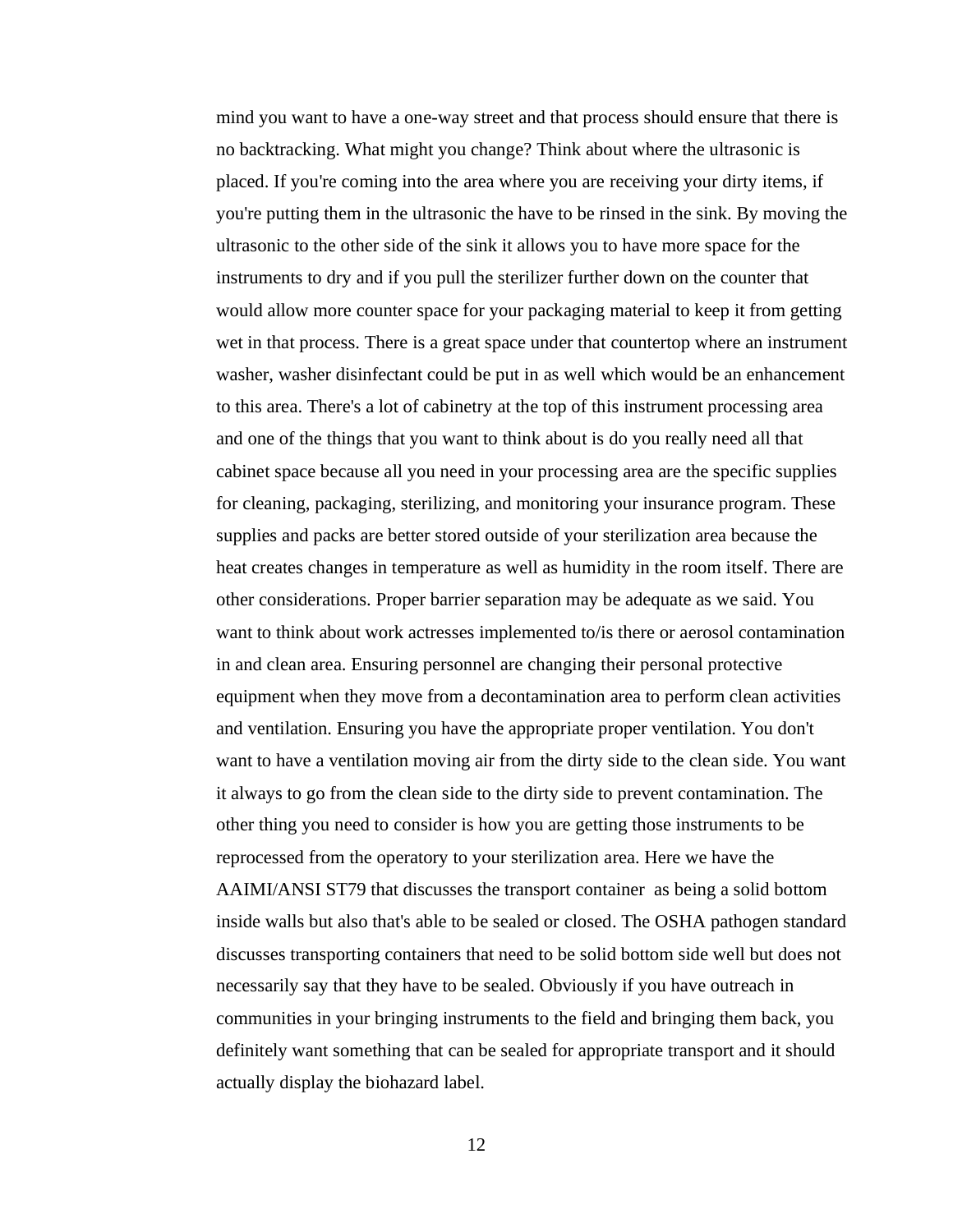Personal protective equipment is important and is this something no one likes to way year. Puncture resistant heavy-duty utility gloves. Should be worn for pickup transport and cleaning of packaging of contaminated instruments. This is really important and one that most people do not like to wear. Ensuring you have the proper -- appropriate number of them and then really doing that and monitoring and evaluation and observing the people are in fact, using them.

We have some issues with what the Spalding classification which we all learned in our training, that hierarchy that anything critical going in the mouth is something that penetrates tissue and semi critical touches, like mucous membranes, CDC recommends those items be sterilized between each patient use. If anything is not tolerant, try to replace it with the heat tolerant item and if it is not heat tolerant, does not have a replaceable item, such as many of these things, following manufacturers instructions for use for the appropriate management between patients. These are challenging issues today. We have more and more digital and materials and digital impressions coming into the market which are wonderful however, some of them pose significant infection control management challenges. Again, always talking to manufacture and ensuring you have an appropriate seal barrier for these things. For instance multi-intimate dispensers which Dr. Young discussed you should not be wiping these down because this barrel can touch tissue. You need to have an appropriate barrier and as we all would like to see, we would love to -- we would love to see many factors come out with more -- and over 57 other materials that come in multidose dispensers. Dr. Young discussed the CDC recommendations for dental handpieces. Again, that are attached and removal from the water line, air and water line should be detached according to manufacturer's instructions and this is an important thing to keep in mind. We do have new technologies and this is one of the things in April of 2018 CDC provide clarification standards recognizing that these types of technologies are actually independent of air and water lines. The manufacturers instructions for reprocessing should be followed and these include different instructions from different manufacturers but mainly if it has a cover, the covers are sterilized between each patient use. Barriers over the molder component of it so again following manufacturers instructions for use. Verse, and that Arctic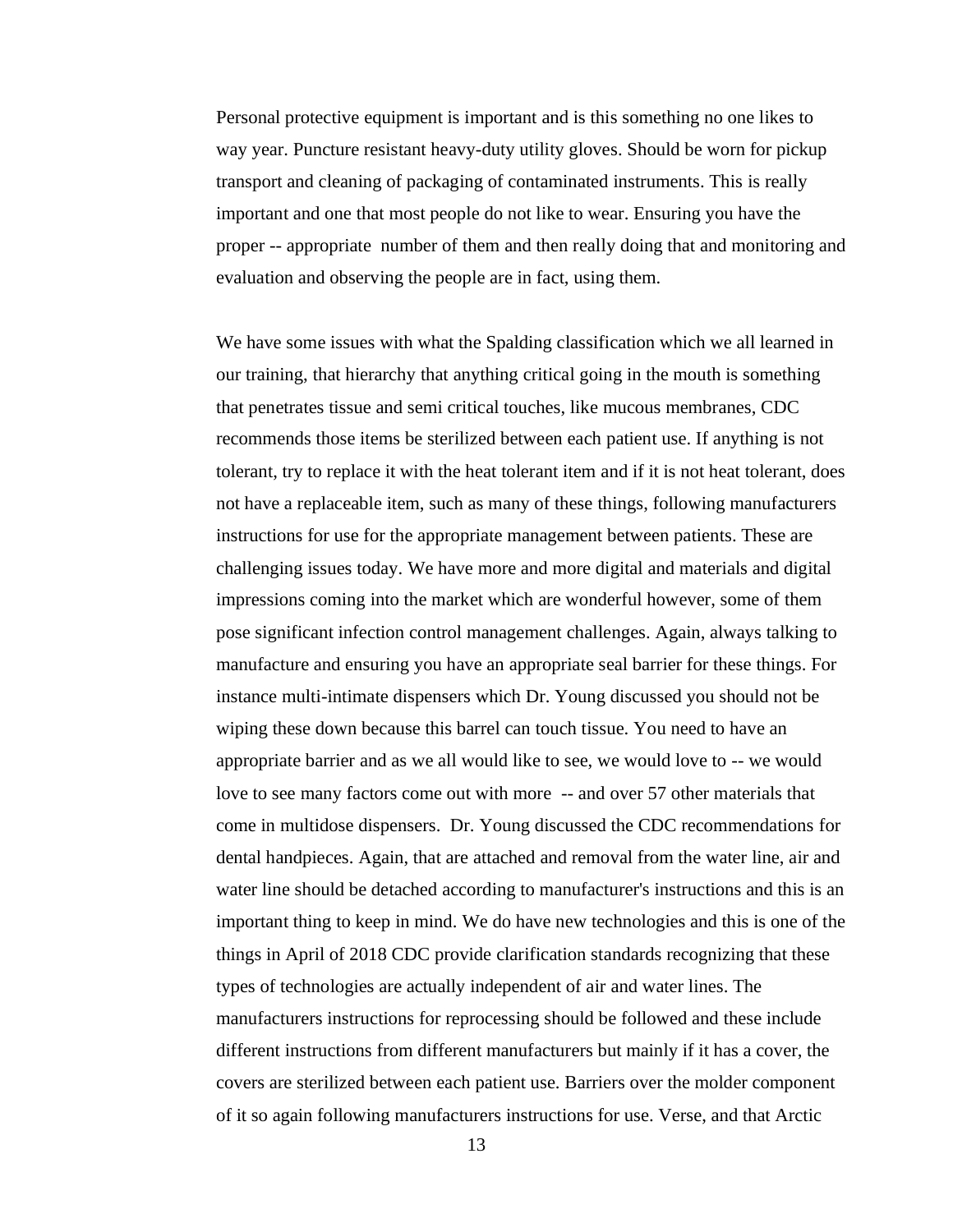files and brooches as early as 2003 to CDC guidelines had evidence indicating that these items cannot be adequately cleaned and if you cannot adequately clean something, it cannot be properly sterilized. Or you cannot be assured it is properly sterilized. There was not enough evidence for a full recommendation to consider them single-use but it was strongly suggested that they were problematic. Now that changed. In 2015 FDA produced a document for all manufacturers of what are called reusable semi critical and critical items. In that stating very clearly that the manufacturer has to have what is called validated reprocessing instructions for cleaning maintenance and sterilization. That means it has been tested and validated testing and it can be adequately cleaned and the maintenance and it can be properly sterilized. This again, is for manufacturers of these devices. What does that mean for you as an end user? That means you have to follow the manufacturers instructions for use and if you have verse, -- burs, daimonds and they do not have cleaning instructions they should be single-use. It is important for you to ensure you do have the instructions for reprocessing so for instance a joint commission comes into your facility and you are reprocessing them, that auditor may walk up and say please, produce the validated reprocessing instructions and if you don't have them that is a problem. Excuse me? We are down to five minutes and I'm almost done. The other thing I would like you to look at is a verifying cleaning efficacy of washer disinfectant as well as for your ultrasonic units and these are simple tests that the manufacturer will tell you what to do and how often and actually verify a validation test. They also have them for in fact, ultrasonics. The manufacturer of the ultrasonic should tell you what the validation test is to use and how often you use it. One simple question I want to ask is what is missing? What is missing from this ultrasonic unit quite hopefully many of you are thinking where is the biohazard label because it contains contaminated items. And prepping for your packaging material please keep in mind you want to make sure you are using disposable towels and puncture resistant gloves. Keeping in mind also what are the instructions for your handpieces like lubrication and maintenance, ensuring that they are on notched going into sterilizer. We're going to skip this polling question if we can just move forward and we know the packaging material is cleared by the FDA. The other thing is to ensure that you have specific policies on wrapped versus unwrapped. What is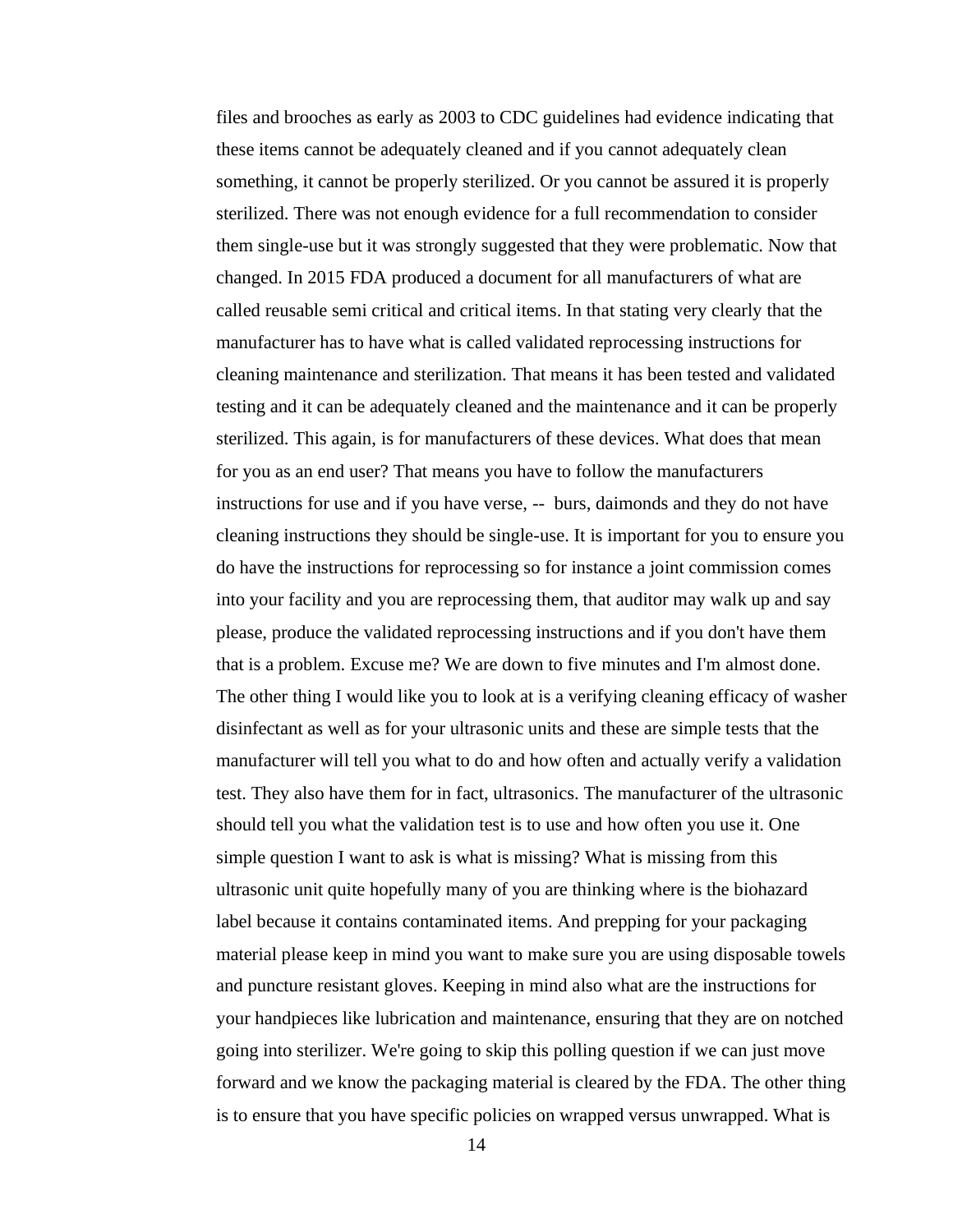called immediate use sterilization is not recommended. Specifically in dentistry because most items can and should be packaged for sterilization and for use to the point of use. In terms of packaging materials there are patches, plastic paper pouches and you want to make sure they are sealed and all the ear is removed from them and also using your sterilization wrap writing only on the tape not on the paper material. Following the instructions for use if it's a single-use rapport double wrapping on the packaging material the manufacturer provides to you. Package labeling and again, you want to have specific documentation of what you are labeling and how you are labeling it and your ID should be included what sterilizer is being used and the contents and that maybe they have a sticker or a stick color you are using on your wrap indicating what's stored from surgical. Data sterilization and making sure if there is an expiration date. Expiration dates that's an area where CDC recommends that it is related based on the condition of the packaging material. If you have a time related storage and an expiration date, that in fact, is something you need to ensure you are monitoring your inventory but the critical thing, no matter what you're doing is to always inspect the packaging material before opening the items and if the packaging material is damaged, that item should be repackaged and sterilized. You have sterilizers, you're using idle -- either digital readout or temperature and for how long and there's different types of autoclaves out there and I'm going to move through this really quickly. I want you to keep in mind that the chemical monitoring of the internal component is very important. That means you have both the process indicator potentially on the outside and that internal indicator, whether it's in ink, stamp, single or multi parameter indicator inside or if it's a separate strip, that is penetration of the steam heat to the items to be sterilized. You want to make sure those are checked before you release that from a sterilizer and checked again. I think we are just about out of time and I would like to end here in a chemical monitoring and ensure one of the things you go back to this afternoon is to look at the practices. Observed when someone is opening the instrument pack, are they really checking those internal indicators and this is part of when you go back to do your training and showing that you reemphasize this. It's not just upon removal from the sterilizer you are looking through the package and see the indicators have changed but particularly with sterilization wrap, you cannot look through as you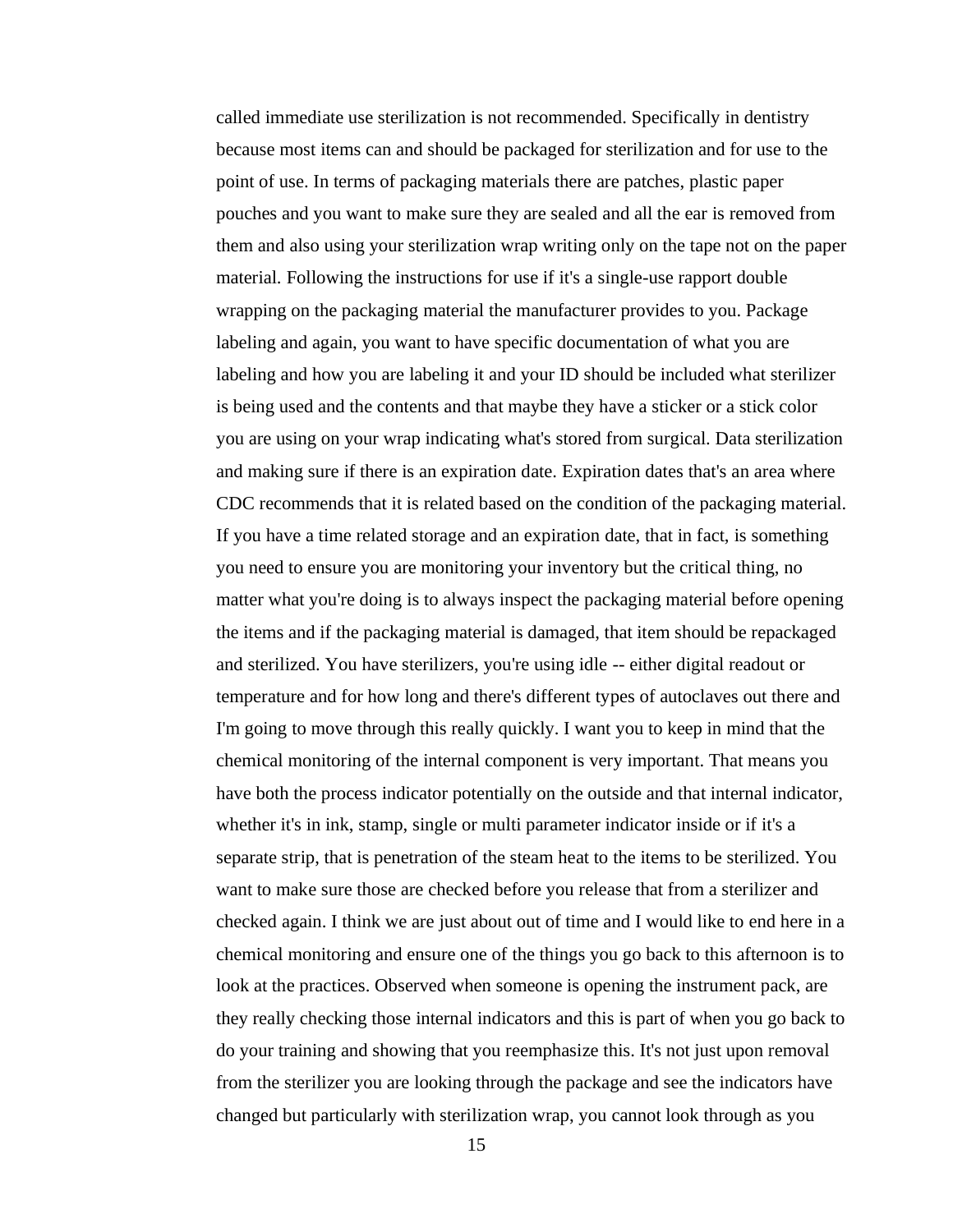remove it from the sterilizer so you definitely need to be checking that your site.

The process challenged devices as well and these are a type of fiber type VI indicator that are used in each load and that's a validation check that you can do. What I would like to do now is stop and we can open it up for questions

- Vy Nguyen: Thank you, Kathy. We do have a couple of questions from the chatbox. You recommended puncture resistant gloves for sterilization and we had a consultant, and she regretted using this poseable sterilization loves. They are the extended design for sterilization but they do not testify that there puncture resistant. Do you have any particular gloves you recommend?
- Kathy Eklund: First of all, I don't recommend products that's something I avoid doing at any point in time. I think the question on this is to consider what the OSHA relations and CDC regulations are. OSHA is very clear that the regulation is they need to be puncture resistant heavy duty utility gloves. The idea of the sickness is extremely important because you want to make sure even if you have a -- and you're trying to open it and there happens to be an explorer up through one of the holes, that you're not going to put your thumb against them and if that glob is not puncture resistant, you can have an exposure. I'm not sure what gloves they were actually recommending but you want to make sure that they are of a sickness and can be considered -- thickness.

Is it okay to use as surgical handpiece as long as you're irrigating or sterile saline and not using water from the line?

If I am clear you're not calling the handpiece in any way? Because if there is any coolant coming through from the line, from the regular line, that would not be appropriate. If it's an electric handpiece and you're not using water or air from the line, that would be different and again, you should really check the manufacturers instructions for that specific handpiece.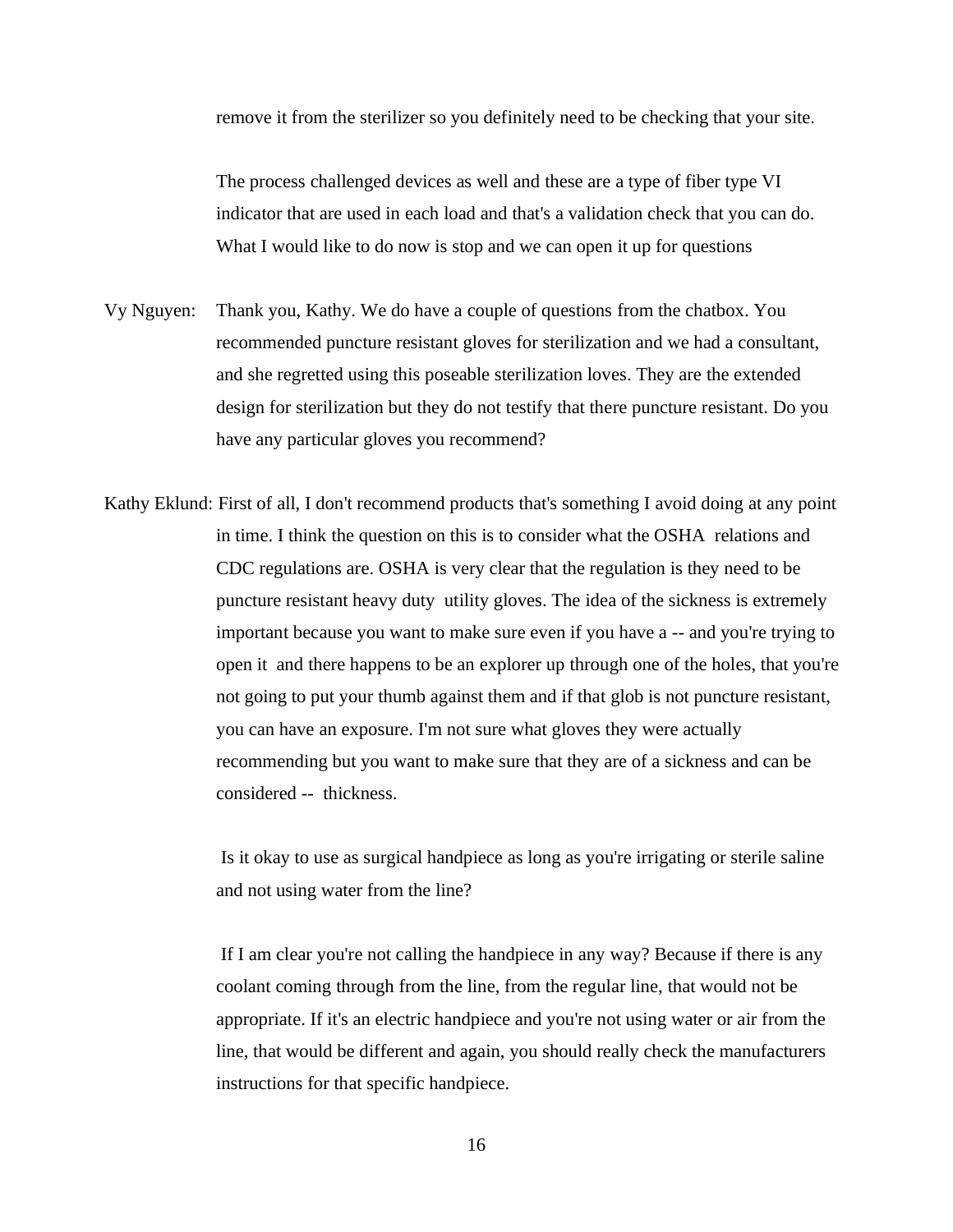How commonly do dental clinics follow the AAMI and ANSI requirements for airflow and separation of spaces. It will be difficult for our clinic to follow.

I cannot answer that in terms of exact numbers because I have not seen a survey of that at all. I think that's something that is a real standard and initially, when early guidance came out, that the rooms be separated, that's how you could get positive and negative airflow if you have separate rooms. It is much more of a challenge when you have a single room so that's where you look at where are your rent docs of your intake air and your air going out. Your air flowing in should be over the clean side and the outtake air on the dirty side because they want to move the air from clean to dirty. Anybody who is restructuring, if you have funding and you're actually redesigning your sterilization area, that document, ST79 can be helpful to you because there's a lot of considerations in their and not just flow and other aspects including airflow.

Vy Nguyen: Thank you, Kathy. There is a question on instruments. On the transporter instrument there has to have a biohazard label on top and bottom of the unit or just on top? As shown in the dental tray with the lid?

## Kathy Eklund:

The transport container however it is constructed, needs to display the biohazard label. If it's a lockable late going on the instrument tray it would be on the lid. How many instruments do you advise to be included in one package for instance a restorative set? Depending upon the packaging material you are using, I think with plastic paper pouches you want to be very careful not to overload those. If you have an instrument cassette and the dividers are designed for that. The other thing you want to check his if you are using instrument cassettes and you're putting them in plastic paper pouches, you need to check with the manufacturer of the plastic paper pouches that it has been cleared for the weight of the cassette itself. Weight is an issue as well as numbers.

Vy Nguyen: One last question. Do you recommend that we place the biohazard label on the ultrasonic cleaner?